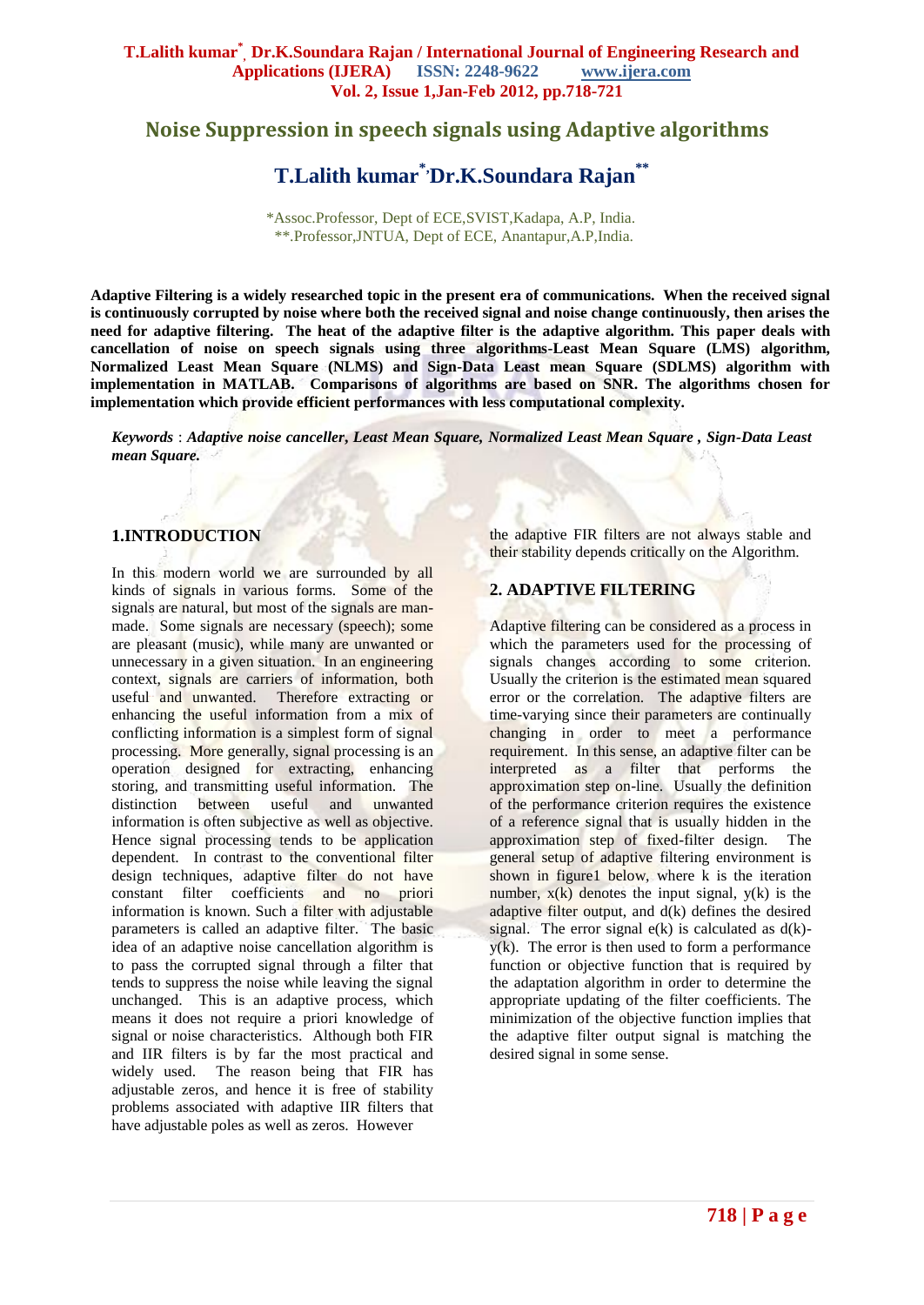#### **T.Lalith kumar\* , Dr.K.Soundara Rajan / International Journal of Engineering Research and Applications (IJERA) ISSN: 2248-9622 www.ijera.com Vol. 2, Issue 1,Jan-Feb 2012, pp.718-721**



Figure 1: General setup of adaptive filter

## **3.ADAPTIVE NOISE CANCELLER**

Adaptive filter is widely used as noise canceller. In an adaptive noise canceller figure2 (3) two input signals,  $d(k)$  and  $x(k)$ , are applied simultaneously to the adaptive filter. The signal  $d(k)$  is the contaminated signal containing both the desired signal,  $s(k)$  and the noise  $n(k)$ , assumed uncorrelated with each other. The signal,  $x(k)$  is a measure of the contaminating signal which is correlated in sole way with  $n(k)$ ,  $x(k)$  is processed by the digital filter to produce an estimate  $y(k)$ , of  $n(k)$ . An estimate of the desired signal,  $e(k)$  is then obtained by subtracting the digital filter output y(k), from the contaminated signal.



Figure 2 : Adaptive Filter as noise canceller

## **3.1 LMS ALGORITHM**

LMS algorithm was first proposed by Widrow and Hoff in 1960. It is the most widely used for adaptive filter algorithm. It is simply approximate version of steepest descent method and is used for adjusting a set of adaptive filter's coefficient. The process of this algorithm, it send filter input that is specified by  $x(k)$  passing through adaptive filter. It give filter output is specified by  $y(k)$ . the process in adaptive filter is assumed by this equation.

$$
y(k) = w(k)^T x(k)
$$

where  $w(k)^T$  is transpose and k is time index. It compares the filter output to the desired signal that

is specified by  $d(k)$  and gets the error by this equation

$$
e(k) = d(k) - y(k)
$$

The LMS algorithm try to adjust the adaptive filter coefficient that make e(k) be minimized, it is shown in function mean square error (MSE), it use the error to adjust the next coefficient of adaptive filter by this equation.

$$
w(k+1) = w(k) + \mu e(k) \times (k)
$$

#### **3.2 NORMALIZED LMS (NLMS)**

Normalized LMS (NLMS) algorithm is another class of adaptive algorithm used to train the coefficients of the adaptive filter. This algorithm takes into account variation in the signal level at the filter output and selecting the normalized step size parameter that results in a stable as well as fast converging algorithm. The weight update relation for NLMS algorithm is as follows

$$
w(k+1) = w(k) + \mu e(k) \times (k)
$$

The variable step can be written as

$$
\mu e(k) = \frac{\mu}{p + x^t(k) \times (k)}
$$

Here  $\mu$  is fixed convergence factor to control small adjustment. The parameter p is set to avoid denominator being too small and step size parameter.

#### **3.3 SIGN-DATA LMS ALGORITHM**

New algorithms that made use of the signum (polarity) of the input signal have been derived from the LMS algorithm for the simplicity of implementation, enabling a significant reduction in computing time, particularly the time required for "multiply and accumulate" (MAC) operations. In this paper we consider the Signed Regressor Algorithm (SRA), for which the weight update relation is given as

$$
w(k+1) = w(k) + \mu \operatorname{sgn}\left\{x(k)\right\} \times e(k)
$$

where sgn{.} is the well known signum function.

Among the three adaptive algorithms presented above, the SRA has a convergence rate and a steady-state error that are slightly inferior to those of the LMS algorithm for the same parameter setting. But, the computational complexity of SRA is much less compared to LMS algorithm. The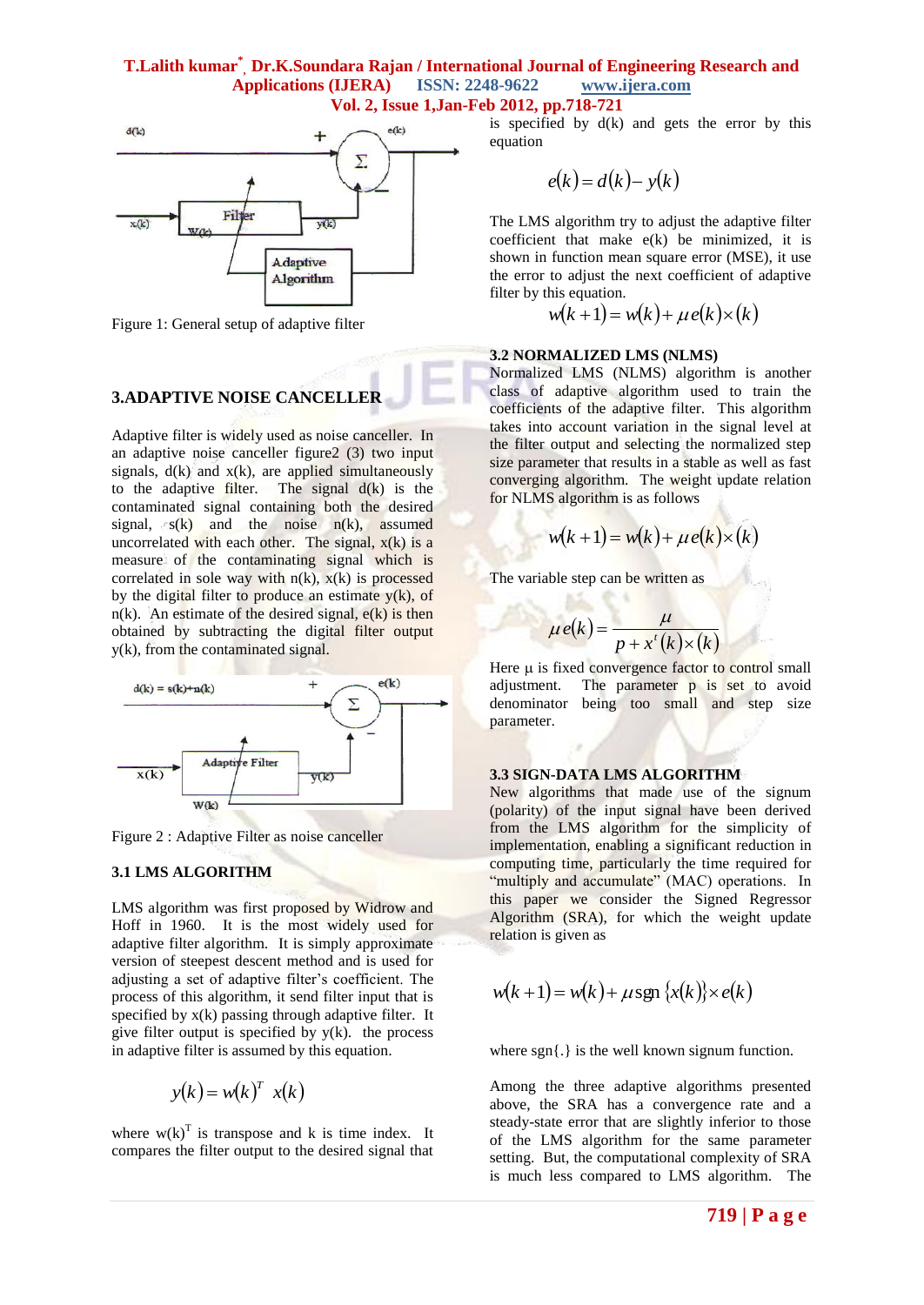## **T.Lalith kumar\* , Dr.K.Soundara Rajan / International Journal of Engineering Research and Applications (IJERA) ISSN: 2248-9622 www.ijera.com Vol. 2, Issue 1,Jan-Feb 2012, pp.718-721**

advantage of the NLMS algorithm is that the step size can be chosen independent of the input signal power and the number of tap weights. Hence the NLMS algorithm has a convergence rate and a steady state error better than LMS algorithm. On the other hand some additional computations are required to compute  $\mu(n)$ .

#### **4.SIMULATION RESULTS**

The parameter of clean speech sample figure 3 considered for testing of the algorithms were: duration 2 second, PCM 22.050kHz.



A random noise is generated using randn function and added to the original speech signal. The SNR of the signal corrupted with noise was –1.9966dB  $(noise power = -4.7357e-004)$ . A linear combination of the generated noise and the original signal is used as primary input for the filter. The below figure 4 shows original speech signal corrupted by noise.



Denoised speech signal obtained by using LMS filter is shown in below figure 5. The output signal to noise ratio of signal denoised with LMS algorithm was  $9.8793dB$  (noise power = -1.442e-004)



Denoised speech signal obtained by using NLMS filter is shown in below figure 6. The output signal to noise ratio of signal denoised with NLMS algorithm was 13.9213 +31.4159i (noise power  $=9.6401e-005$ ).



Denoised speech signal obtained by using SDLMS filter is shown in below figure 7. The output signal to noise ratio of signal denoised with SDLMS algorithm was  $-9.5117 +31.4159$ i (noise power = 0.0010).